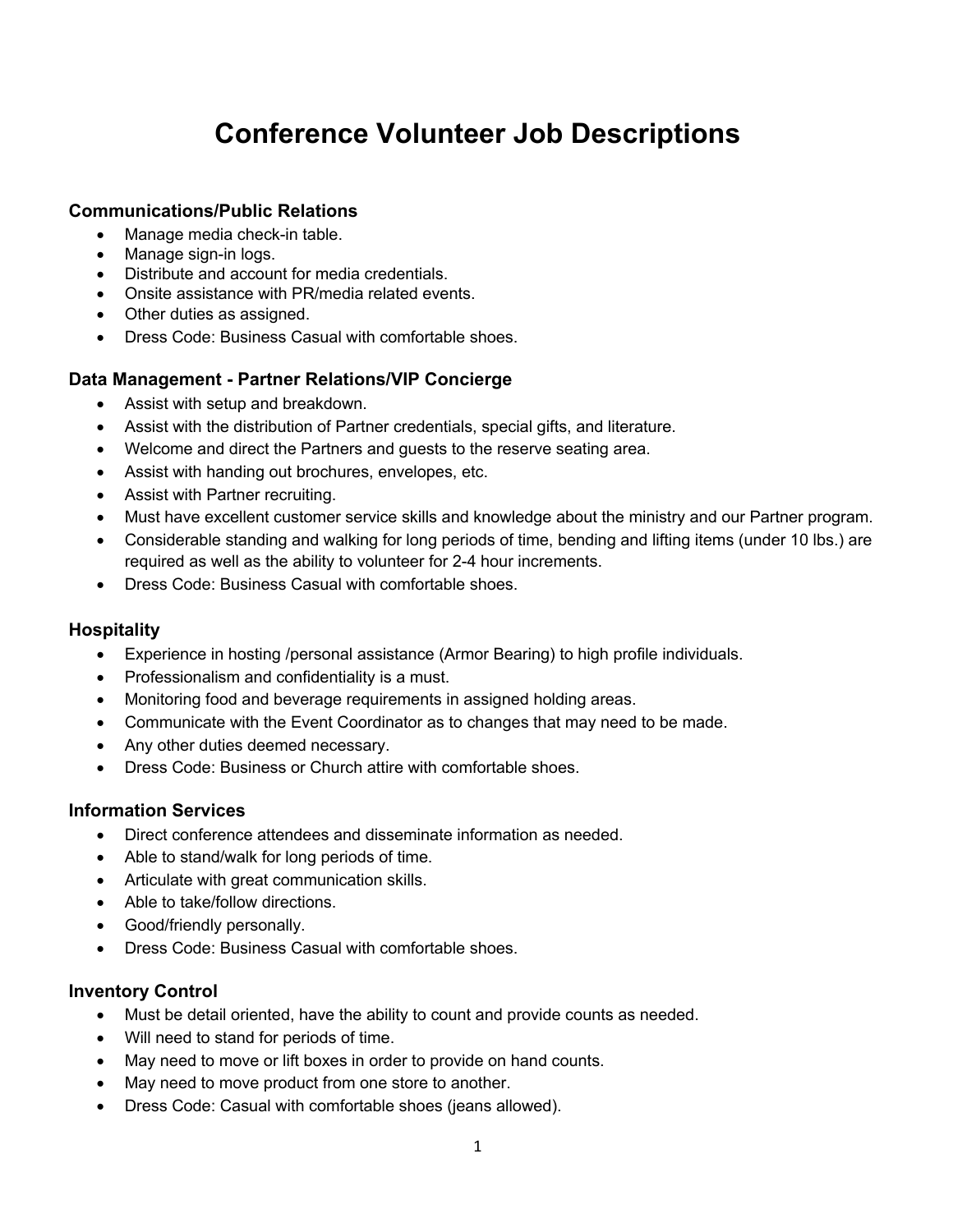# **Jakes Divinity School (JDS)**

- Hand out flyers about JDS academic programs
- Answer general JDS questions
- Directing those who desire more information to the JDS website or meeting room in the Expo.

# **PMT - Usher/Greeter**

- Welcome and direct attendees.
- Control access into the event at door entrances.
- Provide direction for those in need of assistance.
- Distribute and collect conference related material.
- Assist with the collection of offerings.
- Assist attendees with seating, and the clean-up of assigned section.
- Dress Code: Black suit (skirt or pants), white top, with comfortable shoes.

# **Pre-Orders**

- Assist with the sale of pre-order merchandise (CD, DVD or Digital packages).
- Data entry.
- Dress Code: Business Casual with comfortable shoes.

# **Product Sales**

- Assist with the area set-up and sale of products and memorabilia. Some duties require a considerable amount of standing.
- As an integral part of the Sales and Service Team, outstanding customer service is your main responsibility. This means that you are available at all times to assist the customer and one another.
- It is important that you do not fold your arms against your chest or keep your hands in your pockets. You want to look approachable at all times.
- Greet all customers with a warm friendly smile.
- Work together as a team with all other volunteer members.
- Acknowledge the customers as soon as they approach and/or depart the sales area.
- Must clear a background check.
- Dress Code: Business Casual with comfortable shoes.

# **Registration**

- Assist with the execution of the registration scanning and check in process.
- Greet Attendees and offer assist with directions and conference information.
- Ability to make quick revisions to established schedules to solve unexpected problems in fluctuating crowd situations.
- Efficient use of all screens (computers, laptops, mobile phones).
- Comfortable with standing for long periods of time.
- Must have an outgoing professional demeanor and be able to calmly deal with conference constituents.
- Dress code all black and comfortable shoes for standing